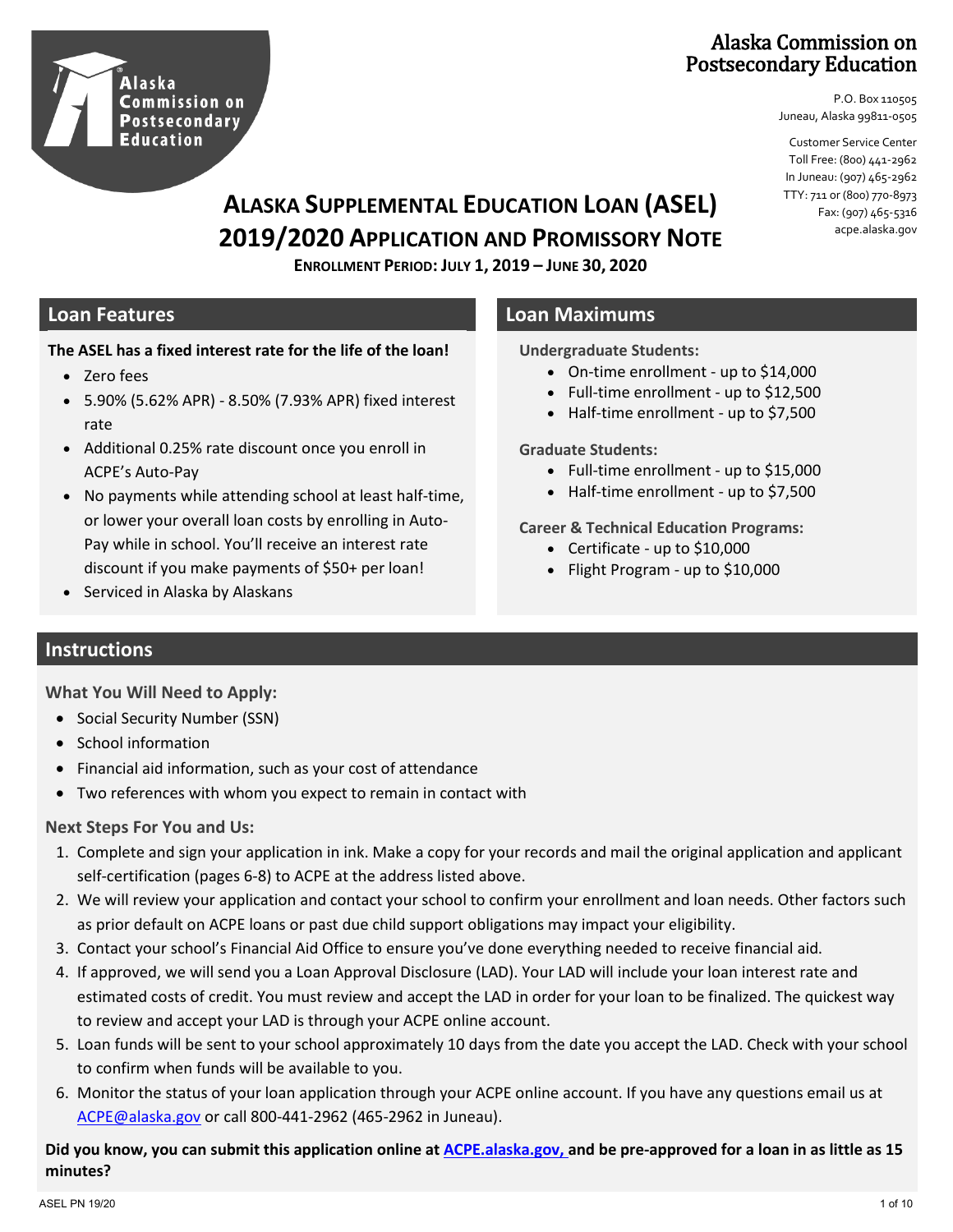

### Alaska Commission on Postsecondary Education

P.O. Box 110505 Juneau, Alaska 99811-0505

Customer Service Center Toll Free: (800) 441-2962 In Juneau: (907) 465-2962 TTY: 711 or (800) 770-8973 Fax: (907) 465-5316 acpe.alaska.gov

# **Alaska Supplemental Education Loan (ASEL) 2019/2020 Application and Promissory Note**

# **Loan Terms and Conditions**

The Alaska Commission on Postsecondary Education (ACPE) services the education loans owned by the Alaska Student Loan Corporation (ASLC). Loans made under this application are governed by Alaska law including Alaska Statutes 14.43.170 - 175 and Alaska Regulations 20 AAC 15.700–795 and 20 AAC 15.910-15.990, as amended from time to time.

#### **A. Eligibility Requirements** :

In order to qualify for this loan, you must:

- 1. be a U.S. citizen or an eligible non-citizen, and
	- a) an Alaska resident, or
	- b) a student physically present in Alaska and attending an Alaska institution;
- 2. attend an eligible postsecondary institution;
- 3. be enrolled at least half-time in a career vocational-technical program or an associate, baccalaureate, or graduate degree program;
- 4. be a student in academic good standing, as defined by the institution you attend;
- 5. not be delinquent or have ever defaulted on a prior education loan, and within the preceding five years not have had an education loan written off for any reason except for discharge in bankruptcy;
- 6. not be past due in an Alaska child support obligation;
- 7. not have a status at the time of application for a loan, or disbursement of the funds, that would prevent you from repaying the loan as it becomes due;
- 8. have complied with any applicable military selective service registration requirements under the Military Selective Service Act; and
- 9. meet all other requirements under AS 14.43.172-173 and 20 AAC 15.705.

#### **B. Credit Assessment/Eligibility Checks:**

ACPE will review your credit history, your Social Security Number will be matched against the Alaska Department of Revenue, Child Support Services Division's database, and other required databases, to ensure you are eligible. To qualify for the ASEL, you must have a FICO credit score of at least 650 and must not have a credit history that demonstrates a chronic inability or unwillingness to pay an extension of credit. If you do not qualify, you will be informed in writing of the reason for the denial and given an opportunity to add a cosigner to your application.

#### **C. Cosigner:**

An eligible cosigner is required if you are under 17 years of age, do not meet the credit requirements, or have defaulted on a prior education loan with ACPE. If you elect to add a cosigner, that person will be responsible for the loan even in the event you meet the credit conditions independently. ACPE will notify the cosigner of periods of delinquency, deferments granted, or any repayment agreement that will change the amount due on the loan. ACPE can collect from your cosigner without first having to collect from you.

#### **D. Fees:**

ACPE charges no origination fee. You may be assessed a late fee of up to \$15 if your payment is 30 days or more past due. In the case of default, you will be responsible for reasonable collection agency fees and/or collection and legal costs up to the total cost of collecting the debt you owe.

# **IMPORTANT**

**Before borrowing, always use grants, scholarships, and other funds that do not have to be repaid. This is not a federal loan and does not have the same repayment options.**

**Failure to timely repay this loan may result in, but is not limited to:**

- **• adverse reports to consumer reporting agencies**
- **• additional costs to you for collection and accrued interest**
- **• forfeiture of deferment rights**
- **• seizure of your Alaska Permanent Fund Dividend**
- **• administrative wage garnishment**
- **• lien on property**
- **• a judgment in a court of law and/or legal or collection action**

**REMEMBER—Under current loan terms, after four years of borrowing as an undergraduate, monthly payments can be as much as \$500 or even greater at graduate loan maximums.**

#### **E. Interest:**

The ASEL has a fixed interest rate that ranges between 5.90% and 8.50%. The interest rate you pay will be determined when your loan is approved. The rate will be based upon your credit history (or your cosigner's credit, if applicable). If approved, we will notify you of the rate you qualify for within the stated range. Once your interest rate is set, it will be fixed for the life of the loan.

Interest begins to accrue when funds are disbursed (sent to your school). Interest accrues during in-school, repayment, deferment and forbearance periods. Accrued and unpaid interest is capitalized (added to the principal balance) at various times. Generally, interest is capitalized any time your loan changes from a non-repayment status, such as grace or deferment periods, to a repayment status. Accrued and unpaid interest, late fees, and collection fees must be satisfied before payments are applied to principal.

#### **Online Auto-Pay Reduction:**

You may be eligible to receive a 0.25% interest rate reduction on your loan by authorizing ACPE to automatically deduct qualifying loan payments from a checking or savings account during the in-school, grace, and repayment periods. The reduction will remain in effect as long as qualifying automatic payments continue without interruption and other conditions are met.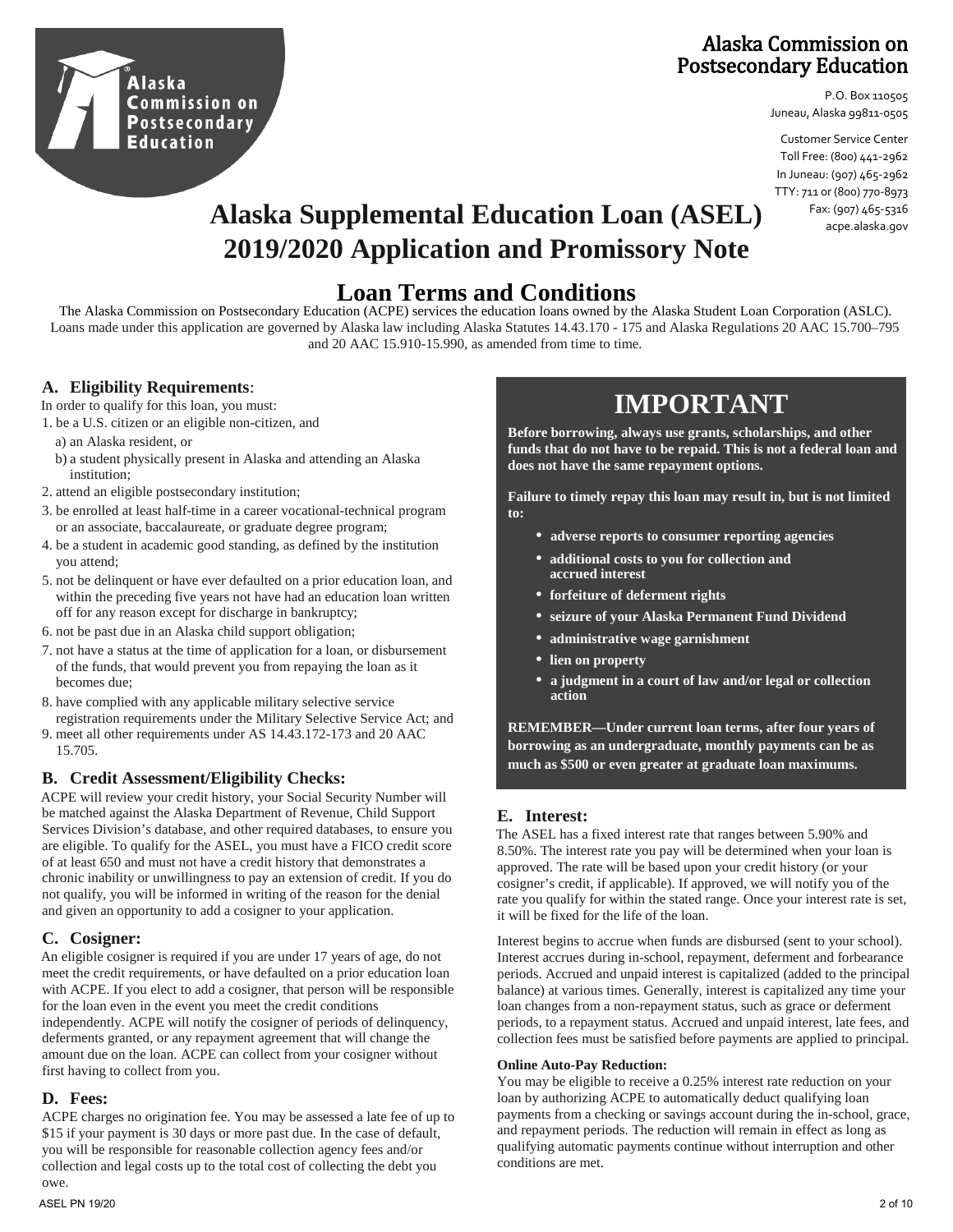#### **Qualifying Conditions:**

To qualify for the interest rate reduction, you must set-up recurring payments that meet the following conditions:

- **In-school Period** Payments made during the in-school period must be a minimum of \$50.00 per loan.
- **Grace Period** Payments made during the grace period must be a minimum of \$50.00 per loan.
- **Repayment Period** Your loan must be current in repayment, and payments must be a minimum of \$5.00.
- **Deferment/Forbearance Periods**  Payments made during deferment and forbearance periods must be a minimum of \$50.00 per loan.

#### **F. Annual Percentage Rate (APR):**

The APR is the yearly cost of borrowing money, shown as a percent of the amount you borrowed. The APR is calculated based on the interest that will be charged over the life of the loan, the principal balance at origination, and the payment schedule, assuming that all payments will be made on time. The following rates are based on the highest rate currently charged.

| <b>This Table Represents Estimated Rates</b> | <b>Interest Rate</b> | APR   |
|----------------------------------------------|----------------------|-------|
| Principal Loan Amount \$10,000               | $8.50\%$             | 7.93% |
|                                              |                      |       |

*The interest rate and APR in this example is based on a freshman borrower. The estimate assumes four years until graduation, a principal loan amount of \$10,000, a repayment term of 10 years and no origination fee.*

#### **Federal law requires all lenders to provide this information about important credit protections available to members of the Armed**

**Forces and their dependents.** In general, the cost of consumer credit to a member of the Armed Forces and his or her dependent may not exceed an annual percentage rate of 36 percent. This rate must include, as applicable to the credit transaction or account: The costs associated with credit insurance premiums; fees for ancillary products sold in connection with the credit transaction; any application fee charged (other than certain application fees for specified credit transactions or accounts); and any participation fee charged. **If you have any questions as to whether the Military Lending Act applies to you, or to receive this information verbally, along with a clear description of your payment obligation, contact us at 800-441-2962.**

#### **G. Disbursement of Loan Funds:**

ACPE will send funds to your school's financial aid office. Your loan will be disbursed in equal installments based on the start date of your school's academic terms and your enrollment period unless your school designates alternate amounts. The disbursement amount cannot exceed the total certified loan amount.

#### **H. Allowable Uses of Loan Funds:**

If you are enrolled on-time or full-time, this loan may be used for tuition and program-related costs; room and board (living expenses); books; supplies; and allowance for transportation, based on your school's published budget.

If you are enrolled less than full-time, this loan may be used only for tuition and fees; books; supplies; and equipment costs, not room and board.

#### **I. Enrollment Intensity:**

Enrollment intensity refers to whether you attend on-time, full-time, or half-time, as defined by your school. Your school's financial aid office is required to certify your enrollment intensity, and the loan amount is based on your enrollment intensity.

#### **On-time Attendance:**

An undergraduate student enrolled in a minimum of fifteen (15) semester credit hours or equivalent per academic term.

#### **Full-time Attendance:**

- a) An undergraduate student enrolled in a minimum of twelve (12) semester credit hours or equivalent per academic term;
- b) A graduate student enrolled in a minimum of nine (9) semester credit hours or equivalent per academic term; or
- c) A student enrolled in a career education program of at least thirty (30) clock hours per week for a minimum of six (6) weeks.

#### **Half-time Attendance:**

- a) An undergraduate or graduate student enrolled in a minimum of six (6) semester credit hours or equivalent per academic term.
- b) A student enrolled in a career education program of at least fifteen (15) clock hours per week for a minimum of twelve (12) weeks.

#### **Flight School:**

A student enrolled in a flight school program must log a minimum of 17 hours per month or 51 hours for a three-month period.

#### **J. Loan Maximums:**

You may receive up to the amount of your annual eligibility, as certified by your school, subject the loan maximums described below.

*Note: The loan amount may be different from the amount disbursed, due to changes in your eligibility, enrollment or academic standing. Financial aid staff are not agents of ACPE and have no authority to change the terms and conditions of this Promissory Note.*

#### **Undergraduate Students:**

- On-time enrollment up to \$14,000
- Full-time enrollment up to \$12,500
- Half-time enrollment up to \$7,500

#### **Graduate Students:**

- Full-time enrollment up to \$15,000
- Half-time enrollment up to \$7,500

#### **Career, Technical Education and Flight Programs:**

• Up to \$10,000

#### **Cumulative Loan Maximums:**

- Undergraduate study (including career/technical/flight) \$56,000
- Graduate study \$60,000
- Combined total \$87,000

Cumulative maximums include any prior ACPE loans paid-in-full and outstanding Alaska Supplemental Education Loans, Memorial Education Loans and Teacher Education Loans.

#### **K. Repayment:**

A repayment schedule will be established when you drop below a halftime enrollment status, withdraw from school or graduate, whichever is sooner. Generally, you must repay the loan in monthly installments of at least \$50 per month for up to 10 years. Payments can be as much as \$500 or greater depending on the total amount borrowed. The repayment term may be extended in qualifying situations, which also increases the total amount to repay. For borrowers who graduate on time and who do not make payments while in school, the repayment schedule will be the one set forth in the Final Disclosure.

#### **Grace Period:**

You will automatically receive a one-time, six-month interest-bearing grace period before the repayment period begins. The first payment will be due no later than 45 days after the last day of the grace period.

#### **Application of Payments:**

Payments received will be applied first to any late charges then accrued interest. Any remaining amount will be applied to the principal balance of the loan. Payment on a delinquent loan will be applied first to collection costs (including late fees), then to any outstanding interest charges, then to the outstanding principal balance of the loan, until those amounts are paid in full.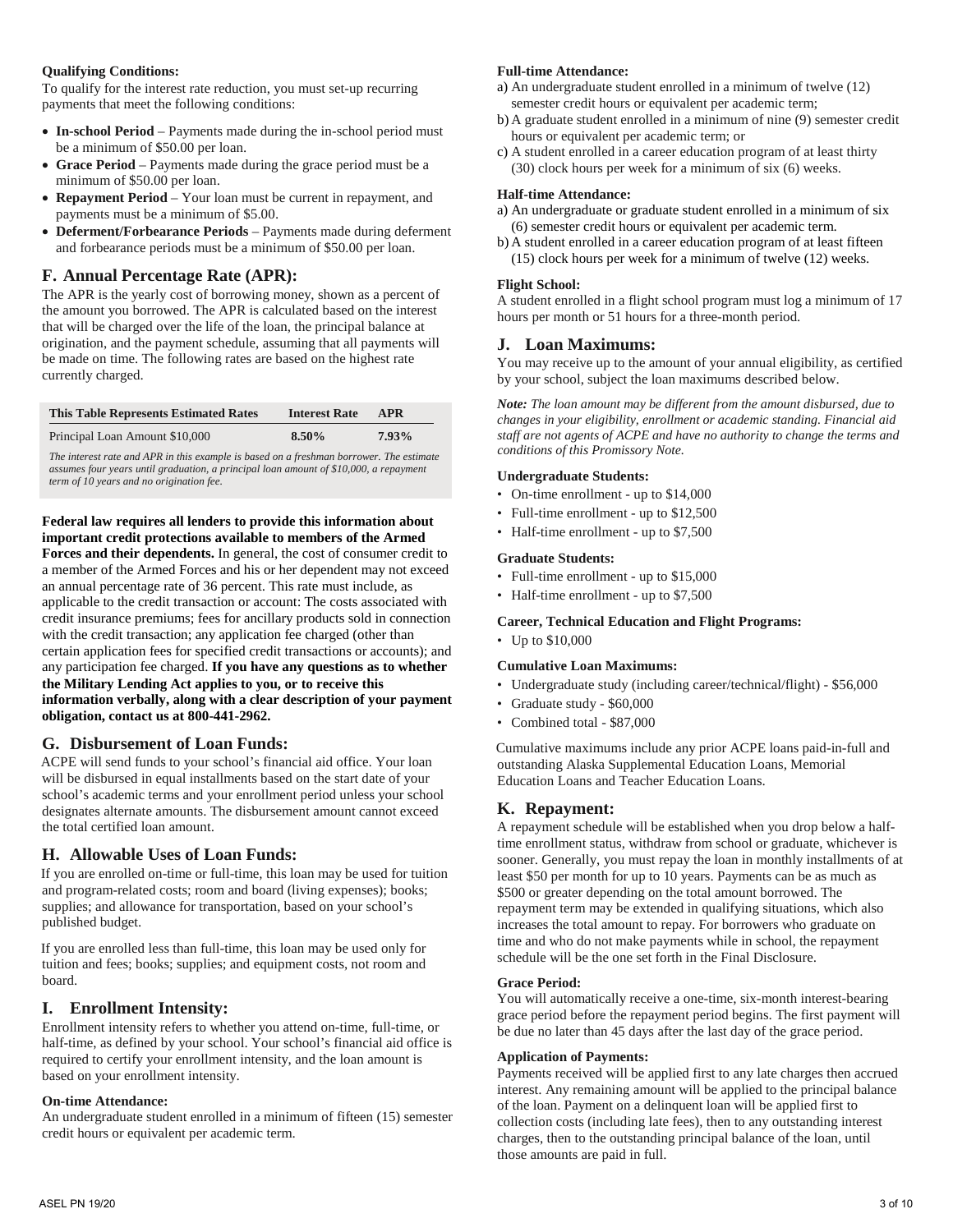#### **L. Deferment of Repayment:**

This loan includes deferment options during qualifying periods. If you meet certain requirements, you may receive a deferment that allows you to temporarily stop making payments on your loan. Interest continues to accrue during deferments. You should consider carefully costs and benefits associated with deferments. You may elect to pay the interest during deferment to reduce the overall costs of borrowing. **Defaulting on your loan will result in forfeiture of any deferment rights.**

Prior loans from ACPE will be placed into student deferment, if eligible, based on notification of qualifying enrollment. Less than full-time enrollment may not defer full-time or on-time loans awarded after July 1, 2015.

#### **M. Forbearance:**

If you meet certain requirements, you may receive a forbearance that allows you to temporarily stop making payments on your loan. If you cannot make your scheduled loan payments, but do not qualify for a deferment, we may give you a forbearance. Forbearances are provided at the discretion of the lender and are not an entitlement of the loan.

#### **N. Americans With Disabilities Act Compliance:**

Otherwise qualified individuals shall not, based on a disability, be discriminated against or excluded from participation in, or the benefits of, the services, programs or activities of ACPE. Please notify ACPE if you need a disability accommodation.

#### **O. Information Sharing and Privacy Act Notice:**

Information you provide in this application will be used to verify your identity; to determine eligibility; to service the loan; to maintain current contact information; and to collect on delinquent or defaulted loans. This

information may be furnished during the life of the loan to holders of this and other ACPE Alaska education loans made to you; to postsecondary schools where the borrower is enrolled or is accepted for enrollment; to guarantee agencies; to government agencies or private parties who may be able to provide information necessary for the collection of the loan or to assist in the servicing or collection of the loan; or as needed to contractors and other third parties involved in servicing the loan.

Disclosure of your Social Security Number (SSN) is required as a condition for participation in the loan program and as allowed under Section 7(a) (2) of the Privacy Act of 1974 (Pub. L. 93-579). The SSN will be used to verify your identity, and although not used as the account number, may be used to identify account holders throughout the life of the loan.

ACPE may use your SSN to access state or federal databases and other resources to determine your eligibility for administrative action or administrative garnishment in cases of default.

ACPE and any of their contractual servicers, including debt collectors, will use all phone numbers, including cell phone numbers you provide, in the servicing of this loan. By providing ACPE or any of its servicers with a telephone number, including a cell number, you are giving permission for any of these parties to call you on that number, including calls placed by automated dialing systems leaving recorded messages, as detailed under the Borrower Responsibilities and Agreements section below.

*A copy of ACPE's Privacy Policy is available on our website at: [https://acpesecure.alaska.gov/Privacy.](https://acpesecure.alaska.gov/Privacy)* 

## **Borrower Responsibilities and Agreements**

• **NOTICE:** Information concerning the amount of this loan and its status will be reported to nationwide consumer reporting agencies upon initial disbursement and continue on a regular basis until the loan is paid in full. Late payments, missed payments, or defaulting on this loan will also be reported to the consumer reporting agencies and will result in forfeiture of any deferment rights.

If you believe that any information about your loan that we have furnished to a consumer reporting agency is inaccurate, or if you believe that you have been victim of identity theft in connection with any other education loan made by us, write to us at the following address:

Alaska Commission on Postsecondary Education P.O. Box 110505 Juneau, Alaska 99811-0505

In your letter (i) provide your name and the loan or account number, (ii) identify the specific information that is being disputed, (iii) explain the basis for the dispute and (iv) provide any supporting documentation you have that substantiates the basis of the dispute. If you believe that you have been the victim of identity theft, submit an identity theft affidavit or identity theft report.

- You must meet all eligibility requirements listed under section A: Eligibility Requirements, to qualify for this loan.
- You must use any ACPE funds solely for the expenses listed under section H: Allowable Uses of Loan Funds.
- You must report to ACPE any change that affects the conditions of this loan within 30 days. You understand you waive any objections based on a lack of notice if you fail to report any of the following changes:
	- a) change of name, address, telephone number, or other contact information;
- b) change of institution, dates of attendance, or enrollment status;
- c) failure to enroll at the school for the period for which the loan was obtained;
- d) graduation, withdrawal, or dismissal from the course of study for which the loan was awarded; or
- e) inability to make payments as scheduled.

In the event bankruptcy proceedings are commenced, you must notify ACPE, in writing, at the address listed below, within 20 days after the petition is filed.

Alaska Commission on Postsecondary Education P.O. Box 110505 Juneau, Alaska 99811-0505

- You authorize the release of information pertinent to your loans: 1) by the school or ACPE to the references or cosigner on your loan application, or to members of your immediate family unless you submit written direction otherwise; and
	- 2) by and among your schools, ACPE and loan servicing contractors or resource providers, the U.S. Department of Education and the State of Alaska. You further authorize the references provided or any educational institution you may attend to release to ACPE, or subsequent holder or their agents, any requested information pertinent to this loan or to assist in its collection.
- You authorize ACPE to use automated telephone dialing, text messaging systems and electronic mail to provide messages to you about scheduled payments, missed payments and other important information regarding this Agreement or ACPE's relationship with you. The telephone messages may be played by a machine automatically when the telephone is answered, whether answered by you or someone else. These messages may also be recorded by your answering machine.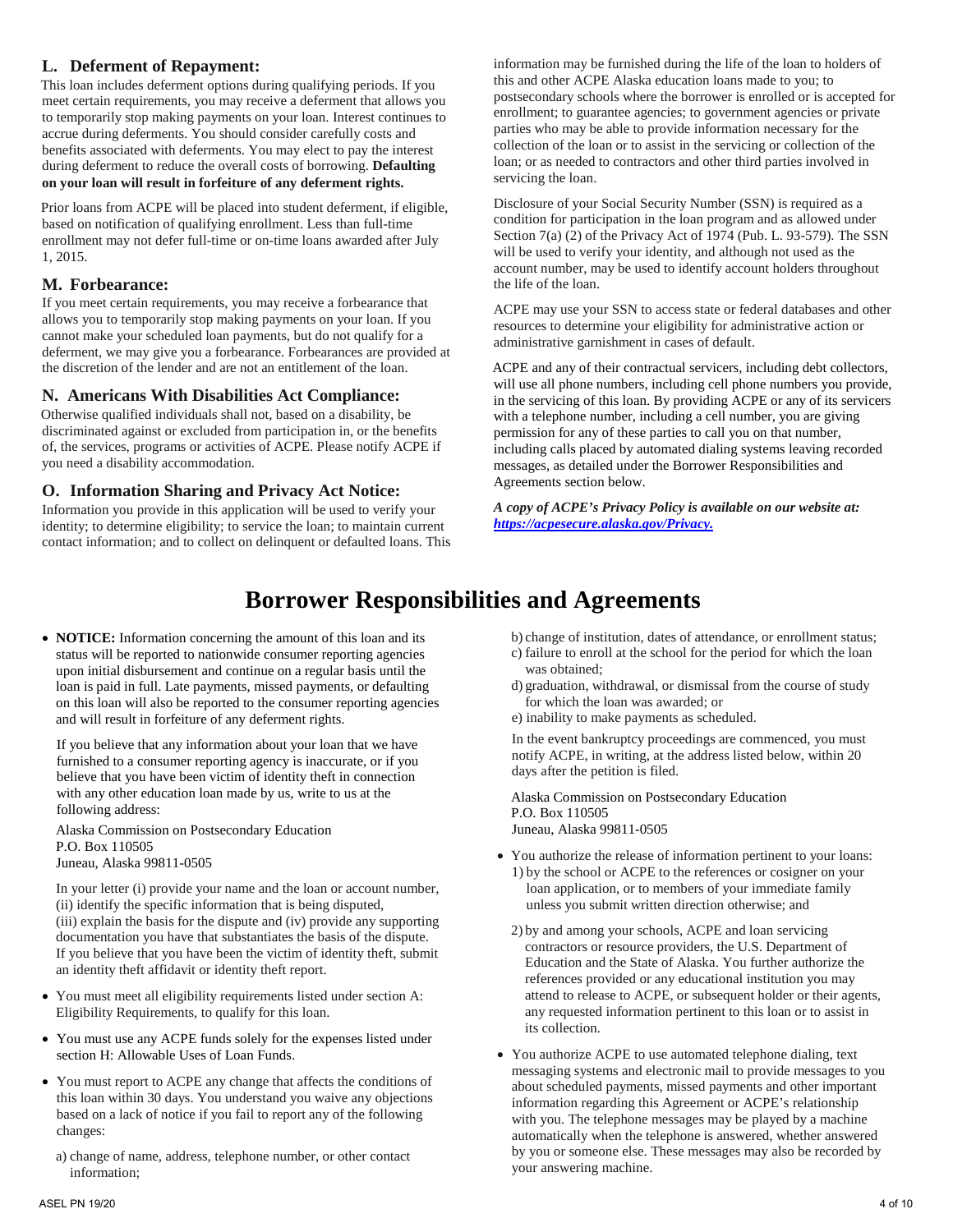You give ACPE permission to call or send a text message to any telephone number you have given or you give to ACPE in the future, and to play pre-recorded messages or send text messages with information about the Agreement over the phone. You also give permission to communicate such information to you by e-mail. You understand that, when you receive such calls, texts, or e-mails, you may incur a charge from the company that provides you with telecommunications, wireless and/or internet services. You agree that ACPE will not be liable to you for any fees, inconvenience, annoyance or loss of privacy in connection with such calls, texts, or e-mails. You understand that anyone with access to your telephone or email account may listen to or read the messages, notwithstanding ACPE's efforts to communicate only with you. If a telephone number(s) you have provided to ACPE changes, or if you cease to be the owner, subscriber or primary user of such telephone number(s), you agree to immediately give ACPE notice of such facts so that we may update your records.

You understand and agree that, subject to applicable law, ACPE may monitor and/or record any of your phone conversations with any of its representatives for training, quality control, evidentiary, and any other purposes. However, ACPE is not under any obligation to monitor, record, retain, or reproduce such recordings, unless required by applicable law.

To revoke consent to the use of autodialed calls, please contact us at 800-441-2962.

- You must repay the loan in accordance with the repayment schedule established by ACPE; however, there is no penalty for early payoff.
- You understand you must fulfill your obligations on this loan, and if you default, ACPE may declare the entire unpaid amount of the loan, including interest and fees, immediately due and payable. Any of the following conditions could result in your default status:
	- o acceptance of funds for which you are not eligible;
	- o a loan payment becomes 180 or more days past due;
	- o falsification of any information in connection with this loan, whether by omission or commission;
	- o failure to notify ACPE within 30 days after any change that affects the conditions of a loan or its repayment schedule, including any change of name, address, telephone number; or
	- o failure to maintain Alaska legal residency or Alaska institution enrollment while borrowing under this program, as applicable.
- You understand if you default on this loan, ACPE may garnish your Alaska Permanent Fund Dividend. ACPE may transfer your loan to a collection agency, garnish your wages or other assets, and place a lien on your assets in order to collect this debt.
- You understand any communication with ACPE required or permitted under the Federal Bankruptcy Code must be in writing, must include your account number, and must be sent to:

Alaska Commission on Postsecondary Education P.O. Box 110505 Juneau, Alaska 99811-0505

• You understand your responsibility for paying the loan evidenced by the Note is unaffected by the liability of any other person to you or to ACPE, or by ACPE's failure to notify you that a required payment has not been made. You further understand acceptance by ACPE of any (a) late payments, (b) partial payments or (c) payments marked "paid-in-full" or with other restrictions of the amounts in arrears will not waive or affect any prior demand for immediate payment of the total balance of this debt. ACPE may delay or fail to exercise or waive any rights on any occasion without losing its entitlement to exercise the right at any future time or any future occasion. ACPE will not be obligated to make any demand on you, send you any notice, present this Promissory Note to you for payment or make protest of non-payment to you before suing to collect on this Note if you are in default, and to the extent permitted by applicable law, you hereby waive any right you might otherwise have to require such actions. Except as otherwise provided in this Note, you waive any right to receive notice of intention to accelerate the balance of the loan and any right to receive notice of acceleration. **YOU WILL NOT SEND ACPE PAYMENTS MARKED "PAID-IN-FULL," "WITHOUT RECOURSE" OR WITH OTHER SIMILAR LANGUAGE UNLESS THOSE PAYMENTS ARE MAILED TO THE FOLLOWING ADDRESS:**

Alaska Commission on Postsecondary Education P.O. Box 110505 Juneau, Alaska 99811-0505

• You understand that the following notice is only applicable to loans issued to finance attendance at for-profit educational institutions or institutions otherwise subject to the FTC Holder Rule under 16 CFR 433.2.

#### **NOTICE: ANY HOLDER OF THIS CONSUMER CREDIT CONTRACT IS SUBJECT TO ALL CLAIMS AND DEFENSES WHICH THE DEBTOR COULD ASSERT AGAINST THE SELLER OF GOODS OR SERVICES OBTAINED WITH THE PROCEEDS HEREOF. RECOVERY HEREUNDER BY THE DEBTOR SHALL NOT EXCEED AMOUNTS PAID BY THE DEBTOR HEREUNDER.**

- By signing this promissory note, you certify:
	- 1) You are not delinquent, nor have you ever been in default, on an education loan, nor had such a loan written off for any reason, except bankruptcy, within the past five years;
	- 2) You are not past due in paying an established child support obligation;
	- 3) You do not have a status, at the time of application for a loan or disbursement of loan money, that would prevent you from repaying this loan as it becomes due;
	- 4) You have not defaulted on another loan made by a lending entity within the previous five years;
	- 5) You are a U.S. citizen or eligible noncitizen; and
	- 6) You are an Alaska resident or attending an Alaska institution as defined under section A of the Loan Terms and Conditions.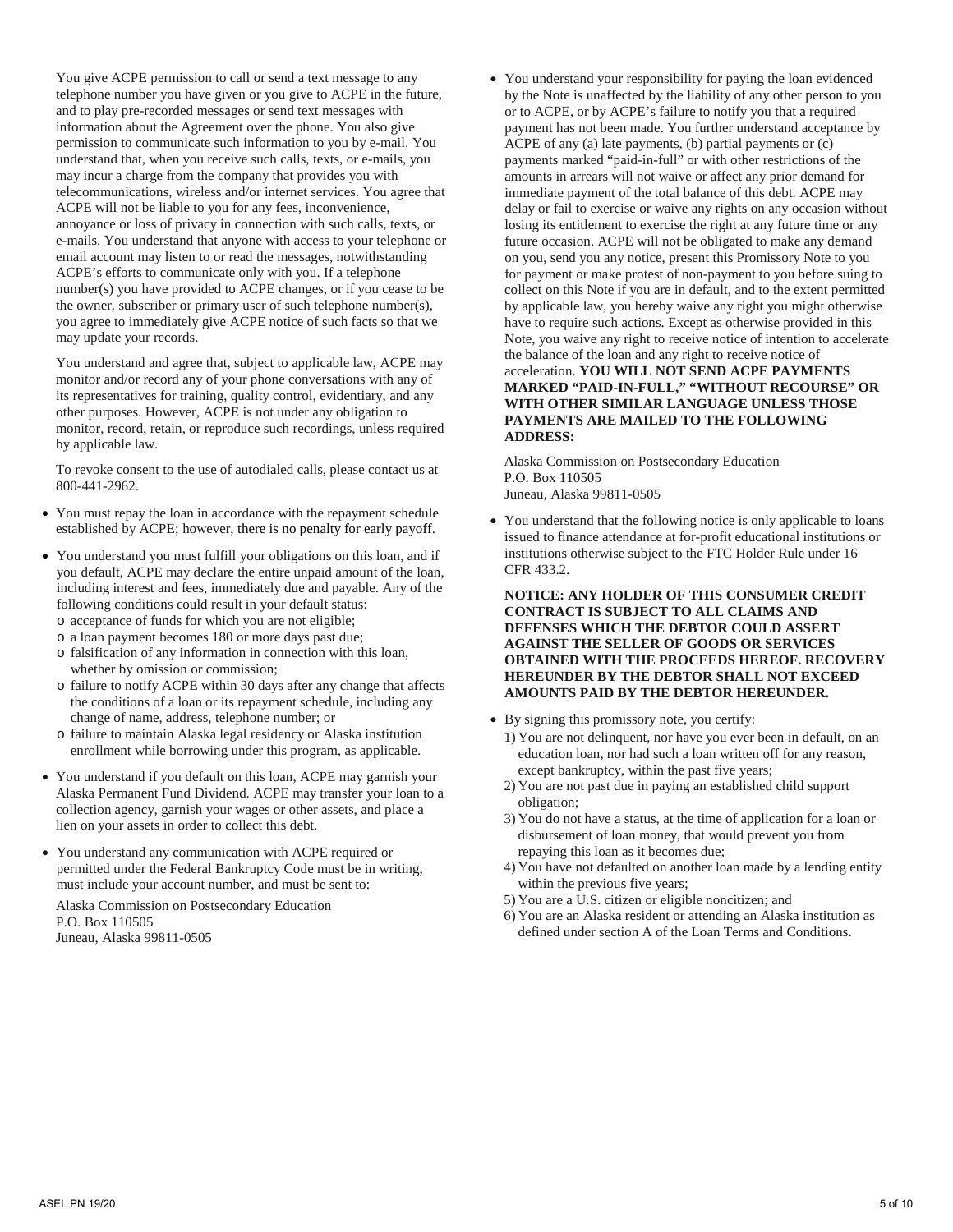### Alaska Commission on Postsecondary Education

P.O. Box 110505 Juneau, Alaska 99811-0505

Customer Service Center Toll Free: (800) 441-2962 In Juneau: (907) 465-2962 TTY: 711 or (800) 770-8973 Fax: (907) 465-5316 acpe.alaska.gov

# **Alaska Supplemental Education Loan (ASEL) 2019/2020 Application and Promissory Note**

#### **IMPORTANT INFORMATION ABOUT PROCEDURES FOR OPENING A NEW ACCOUNT**

To help the government report the funding of terrorism and money laundering activities, Federal law requires all financial institutions to obtain, verify, and record information that identifies each person who opens an account. What this means for me: When I apply for a student loan, you will ask for my name, address, date of birth and other information that will allow you to identify me. You may also ask to see my driver's license or other identifying documents.

|                               | <b>BORROWER INFORMATION</b>                                                           |                                                                                                                                                                                                                                                                                                                                                                                                               |                                                                                                                                                          |                                     |                        |
|-------------------------------|---------------------------------------------------------------------------------------|---------------------------------------------------------------------------------------------------------------------------------------------------------------------------------------------------------------------------------------------------------------------------------------------------------------------------------------------------------------------------------------------------------------|----------------------------------------------------------------------------------------------------------------------------------------------------------|-------------------------------------|------------------------|
| Last Name:                    |                                                                                       | First Name:                                                                                                                                                                                                                                                                                                                                                                                                   | Middle Initial:                                                                                                                                          | Social Security Number:             |                        |
|                               | Mailing Address (P.O. Box or Street):                                                 |                                                                                                                                                                                                                                                                                                                                                                                                               |                                                                                                                                                          | City: State:                        | Zip:                   |
| Email Address:                |                                                                                       | <u> 1989 - Andrea Santa Andrea Andrea Santa Andrea Andrea Andrea Andrea Andrea Andrea Andrea Andrea Andrea Andre</u>                                                                                                                                                                                                                                                                                          |                                                                                                                                                          | Telephone Number: (                 |                        |
| Date of Birth:                | Gender:                                                                               | $O$ Male<br>$\bigcirc$ Female                                                                                                                                                                                                                                                                                                                                                                                 | Driver's License or State ID #:                                                                                                                          |                                     | State:                 |
|                               | <b>SCHOOL INFORMATION</b>                                                             |                                                                                                                                                                                                                                                                                                                                                                                                               |                                                                                                                                                          | <b>SCHOOL CODE (ACPE use only):</b> |                        |
|                               | School Name & Location (State):                                                       | <u> 1980 - Johann Barbara, martxa alemaniar a</u>                                                                                                                                                                                                                                                                                                                                                             |                                                                                                                                                          |                                     |                        |
|                               | Enrollment Intensity (See definition under section I of the Loan Terms & Conditions): |                                                                                                                                                                                                                                                                                                                                                                                                               | $O On-time$                                                                                                                                              | $O$ Full-time                       | O Half-time            |
|                               |                                                                                       |                                                                                                                                                                                                                                                                                                                                                                                                               | Academic Dates: ____________To___________Tuition Type: OResident ONon-Resident ONo Differential OWestern Undergraduate Exchange                          |                                     |                        |
|                               |                                                                                       |                                                                                                                                                                                                                                                                                                                                                                                                               | Grade Level: Indicate whether you will be an undergraduate, graduate, career/technical or flight student for the academic period.                        |                                     |                        |
|                               | Undergraduate: O Freshman O Sophomore O Junior O Senior                               |                                                                                                                                                                                                                                                                                                                                                                                                               | Graduate (Year): $\bigcirc$ 1<br>O <sub>2</sub>                                                                                                          | O <sub>4</sub><br>$\bigcirc$ 3      | O Career/Tech O Flight |
| Field of Study/Program Title: |                                                                                       |                                                                                                                                                                                                                                                                                                                                                                                                               |                                                                                                                                                          |                                     |                        |
| <b>REFERENCES</b>             |                                                                                       |                                                                                                                                                                                                                                                                                                                                                                                                               |                                                                                                                                                          |                                     |                        |
|                               | references will be contacted if we need to verify or update your contact information. |                                                                                                                                                                                                                                                                                                                                                                                                               | Provide two separate references with different U.S. addresses. Your references should be someone with whom you expect to remain in regular contact. Your |                                     |                        |
| Reference 1                   |                                                                                       | Name: $\frac{1}{\sqrt{1-\frac{1}{2}}\sqrt{1-\frac{1}{2}}\sqrt{1-\frac{1}{2}}\sqrt{1-\frac{1}{2}}\sqrt{1-\frac{1}{2}}\sqrt{1-\frac{1}{2}}\sqrt{1-\frac{1}{2}}\sqrt{1-\frac{1}{2}}\sqrt{1-\frac{1}{2}}\sqrt{1-\frac{1}{2}}\sqrt{1-\frac{1}{2}}\sqrt{1-\frac{1}{2}}\sqrt{1-\frac{1}{2}}\sqrt{1-\frac{1}{2}}\sqrt{1-\frac{1}{2}}\sqrt{1-\frac{1}{2}}\sqrt{1-\frac{1}{2}}\sqrt{1-\frac{1}{2}}\sqrt{1-\frac{1}{2}}$ |                                                                                                                                                          |                                     |                        |
|                               |                                                                                       |                                                                                                                                                                                                                                                                                                                                                                                                               |                                                                                                                                                          | City, State, Zip:                   |                        |
|                               | Telephone:                                                                            | <u> 1989 - Johann Stein, mars eta biztanleria (</u>                                                                                                                                                                                                                                                                                                                                                           |                                                                                                                                                          |                                     |                        |
| <b>Reference 2</b>            | Name:                                                                                 |                                                                                                                                                                                                                                                                                                                                                                                                               |                                                                                                                                                          |                                     |                        |
|                               | Mailing Address:                                                                      |                                                                                                                                                                                                                                                                                                                                                                                                               | City, State, Zip:                                                                                                                                        |                                     |                        |

**PROMISE TO PAY**

Telephone:

Alaska

**Commission on Postsecondary Education** 

#### **THIS IS A LOAN THAT MUST BE REPAID**

Email:

I PROMISE TO PAY to the Alaska Commission on Postsecondary Education the loan amount advanced plus interest and fees. I understand that this is a Note for a loan I am required to repay. I have read, understand and will abide by all terms and conditions set forth in this application and Promissory Note, and I have retained a copy of this packet for my records.

By signing, I certify under penalty of perjury that all information I have provided in support of this application is true to the best of my knowledge. I further certify that I meet all eligibility requirements and that I do not have a status, at the time of application for a loan or disbursement of loan money, that would prevent me from repaying the loan as it becomes due. In the event of my disability, any cosigner shall remain obligated for the amount due on the loan; however, in the event of my death, the loan will be discharged. I agree to be bound by the Borrower Loan Terms and Conditions, the Borrower Responsibilities and Agreements and the terms of this Promissory Note. I agree that any stray marks or notations made to this Promissory Note in places other than fields requiring applicant completion will not become part of this agreement. *Note: A person who makes a false certification has committed a criminal offense.*

Signature of Borrower (In Ink): \_\_\_\_\_\_\_\_\_\_\_\_\_\_\_\_\_\_\_\_\_\_\_\_\_\_\_\_\_\_\_\_\_\_\_\_\_\_\_\_\_\_\_\_\_\_\_\_\_\_\_\_\_\_\_\_\_\_\_\_\_\_\_\_\_\_ Date: \_\_\_\_\_\_\_\_\_\_\_\_\_\_\_\_\_\_\_\_\_\_\_\_\_\_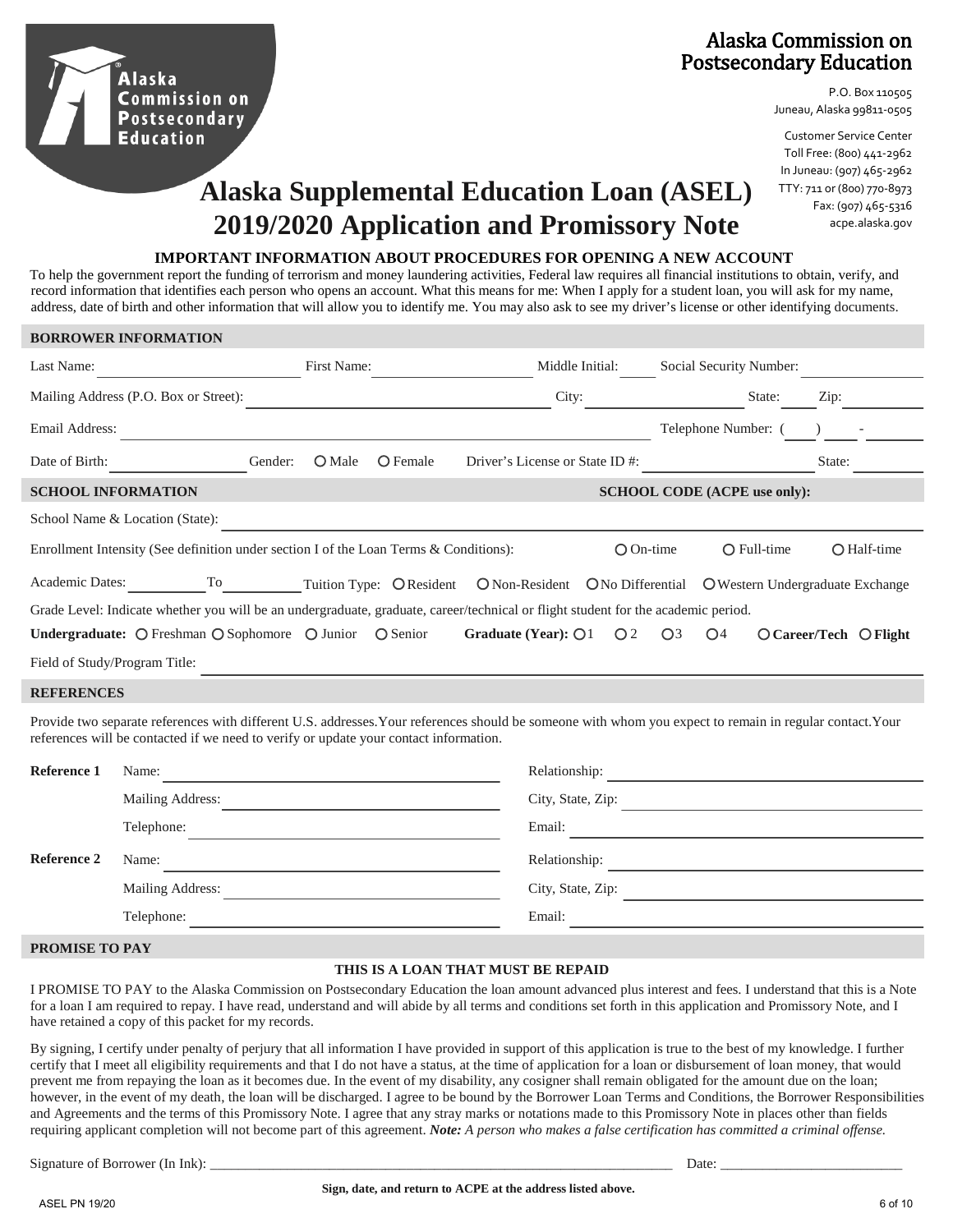

# **\_\_\_\_\_\_\_\_\_\_\_\_\_\_\_\_\_\_\_\_\_\_\_\_\_\_\_\_\_\_\_\_\_\_\_\_\_\_\_\_\_\_\_\_\_\_\_\_\_\_\_\_\_\_\_\_\_\_\_\_\_\_\_\_\_\_\_\_\_\_\_\_\_\_\_\_\_\_\_\_\_\_\_\_\_\_\_\_\_\_\_\_\_\_\_\_ Private Education Loan Applicant Self-Certification**

**Important:** Pursuant to Section 155 of the Higher Education Act of 1965, as amended, (HEA) and to satisfy the requirements of Section 128(e)(3) of the Truth in Lending Act, a lender must obtain a self-certification signed by the applicant before disbursing a private education loan. The school is required on request to provide this form or the required information only for students admitted or enrolled at the school. Throughout this Applicant Self-Certification, "you" and "your" refer to the applicant who is applying for the loan. The applicant and the student may be the same person.

**Instructions: Before signing, carefully read the entire form, including the definitions and other information on the following page. Submit the signed form to your lender.** 

#### *SECTION 1: NOTICES TO APPLICANT*

- Free or lower-cost Title IV federal, state, or school student financial aid may be available in place of, or in addition to, a private education loan. To apply for Title IV federal grants, loans and work-study, submit a Free Application for Federal Student Aid (FAFSA) available at [www.fafsa.ed.gov,](http://www.fafsa.ed.gov/) or by calling 1-800-4-FED-AID, or from the school's financial aid office.
- A private education loan may reduce eligibility for free or lower-cost federal, state, or school student financial aid.
- You are strongly encouraged to pursue the availability of free or lower-cost financial aid with the school's financial aid office.
- The financial information required to complete this form can be obtained from the school's financial aid office. If the lender has provided this information, you should contact your school's financial aid office to verify this information and to discuss your financing options.

#### *SECTION 2: COST OF ATTENDANCE AND ESTIMATED FINANCIAL ASSISTANCE*

**If information is not already entered below, obtain the needed information from the school's financial aid office and enter it on the appropriate line. Sign and date where indicated. See Section 5 for definitions of financial aid terms.**

|             | A. Student's cost of attendance for the period of enrollment covered by the loan                     |  |
|-------------|------------------------------------------------------------------------------------------------------|--|
|             | B. Estimated financial assistance for the period of enrollment covered by the loan                   |  |
| $C_{\cdot}$ | Difference between amounts A and B                                                                   |  |
|             | <b>WARNING:</b> If you borrow more than the amount on line C, you risk reducing your eligibility for |  |

### free or lower-cost federal, state, or school financial aid.

#### *SECTION 3: APPLICANT INFORMATION*

| Enter or correct the information below.                                                                                                                              |                                            |
|----------------------------------------------------------------------------------------------------------------------------------------------------------------------|--------------------------------------------|
|                                                                                                                                                                      |                                            |
|                                                                                                                                                                      | Date of Birth (mm/dd/yyyy) ______/ ______/ |
|                                                                                                                                                                      |                                            |
|                                                                                                                                                                      |                                            |
|                                                                                                                                                                      |                                            |
|                                                                                                                                                                      |                                            |
| Period of Enrollment Covered by the Loan (mm/dd/yyyy) From ____ / _____ / ______ to _____ / ______ /                                                                 |                                            |
| If the student is not the applicant, provide the student's name and date of birth.                                                                                   |                                            |
|                                                                                                                                                                      |                                            |
| <b>SECTION 4: APPLICANT SIGNATURE</b>                                                                                                                                |                                            |
| I certify that I have read and understood the notices in Section 1 and, that to the best of my knowledge, the information provided on this form is true and correct. |                                            |

**Signature of Applicant** \_\_\_\_\_\_\_\_\_\_\_\_\_\_\_\_\_\_\_\_\_\_\_\_\_\_\_\_\_\_\_\_\_\_\_\_\_\_\_\_\_\_\_\_\_\_\_\_\_\_\_\_\_\_\_\_\_\_\_\_\_\_\_\_\_\_\_\_ **Date** (mm/dd/yyyy) \_\_\_\_\_\_\_\_\_\_\_\_\_\_\_\_\_\_\_\_\_\_\_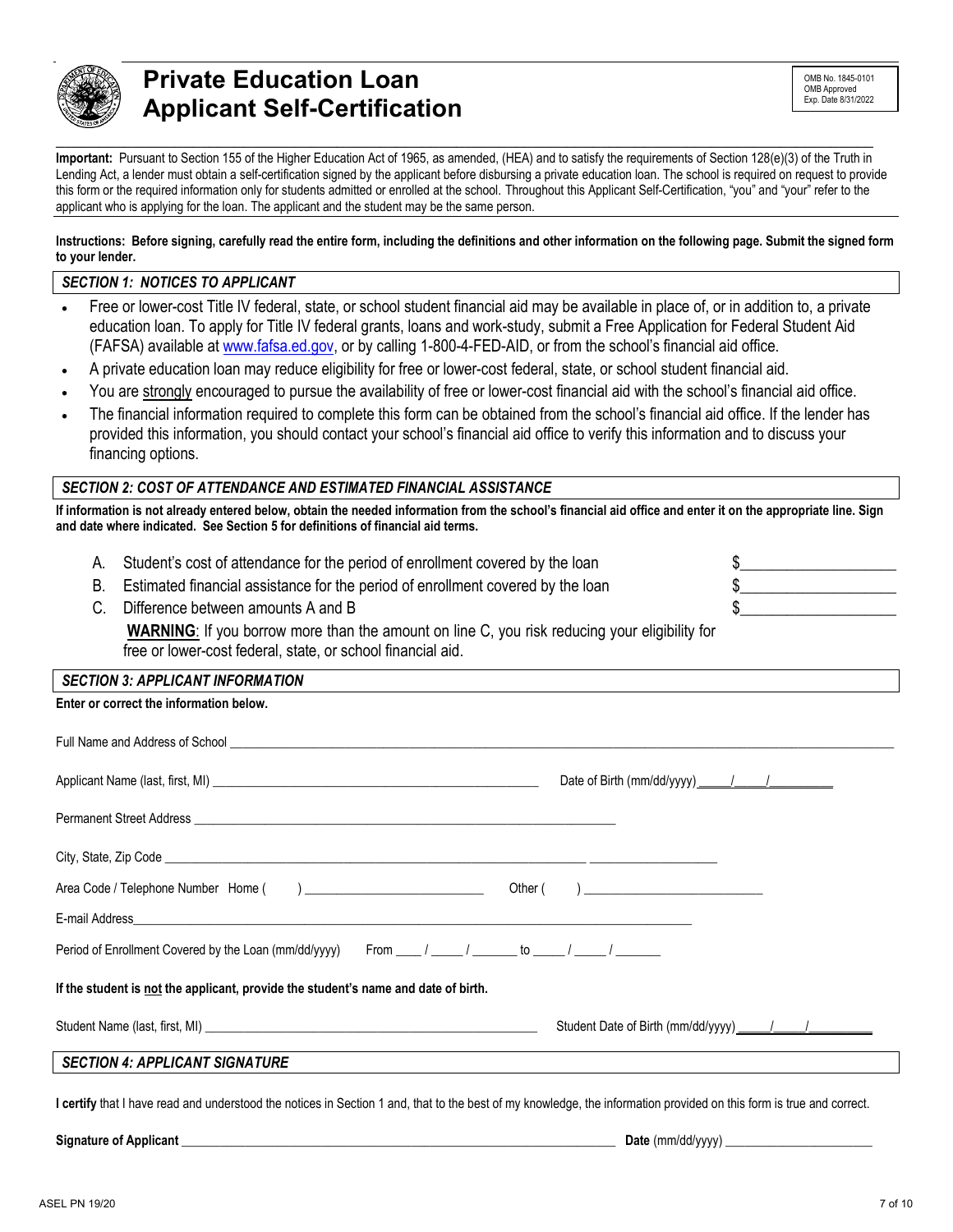#### *SECTION 5: DEFINITIONS*

**Cost of attendance** is an estimate of tuition and fees, room and board, transportation, and other costs for the period of enrollment covered by the loan, as determined by the school. A student's cost of attendance may be obtained from the school's financial aid office.

**Estimated financial assistance** is all federal, state, institutional (school), private, and other sources of assistance used in determining eligibility for most Title IV student financial aid, including amounts of financial assistance used to replace the expected family contribution. The student's estimated financial assistance is determined by the school and may be obtained from the school's financial aid office.

A **lender i**s a private education lender as defined in Section 140 of the Truth in Lending Act and any other person engaged in the business of securing, making, or extending private education loans on behalf of the lender.

A **period of enrollment** is the academic year, academic term (such as semester, trimester, or quarter), or the number of weeks of instructional time for which the applicant is requesting the loan.

A **private education loan** is a loan provided by a private education lender that is not a Title IV loan and that is issued expressly for postsecondary education expenses, regardless of whether the loan is provided through the school that the student attends or directly to the borrower from the private education lender. A private education loan does not include **(1)** An extension of credit under an open-end consumer credit plan, a reverse mortgage transaction, a residential mortgage transaction, or any other loan that is secured by real property or a dwelling; or **(2)** An extension of credit in which the school is the lender if the term of the extension of credit is 90 days or less or an interest rate will not be applied to the credit balance and the term of the extension of credit is one year or less, even if the credit is payable in more than four installments.

**Title IV student financial aid** includes the Federal Pell Grant Program, the Federal Supplemental Educational Opportunity Grant (FSEOG) Program, the Federal Work-Study (FWS) Program, the William D. Ford Federal Direct Loan (Direct Loan) Program, the Federal Perkins Loan Program, and the Teacher Education Assistance for College and Higher Education (TEACH) Grant Program. To apply for Title IV federal grants, loans, and work-study, submit a Free Application for Federal Student Aid (FAFSA), which is available at [www.fafsa.gov,](http://www.fafsa.gov/) by calling 1-800-4-FED-AID, or from the school's financial aid office.

#### *SECTION 6: PAPERWORK REDUCTION NOTICE*

**Paperwork Reduction Notice**: According to the Paperwork Reduction Act of 1995, no persons are required to respond to a collection of information unless it displays a currently valid OMB control number. The valid OMB control number for this information collection is 1845-0101. The time required to complete this information collection is estimated to average 0.25 hours (15 minutes) per response, including the time to review instructions, search existing data resources, gather and maintain the data needed and complete and review the information collection.

*If you have any comments concerning the accuracy of the time estimate(s) or suggestions for improving this form, please write to:* U.S. Department of Education, Washington, DC 20202-4651

*If you have any comments or concerns regarding the status of your individual submission of this form, contact your lender.*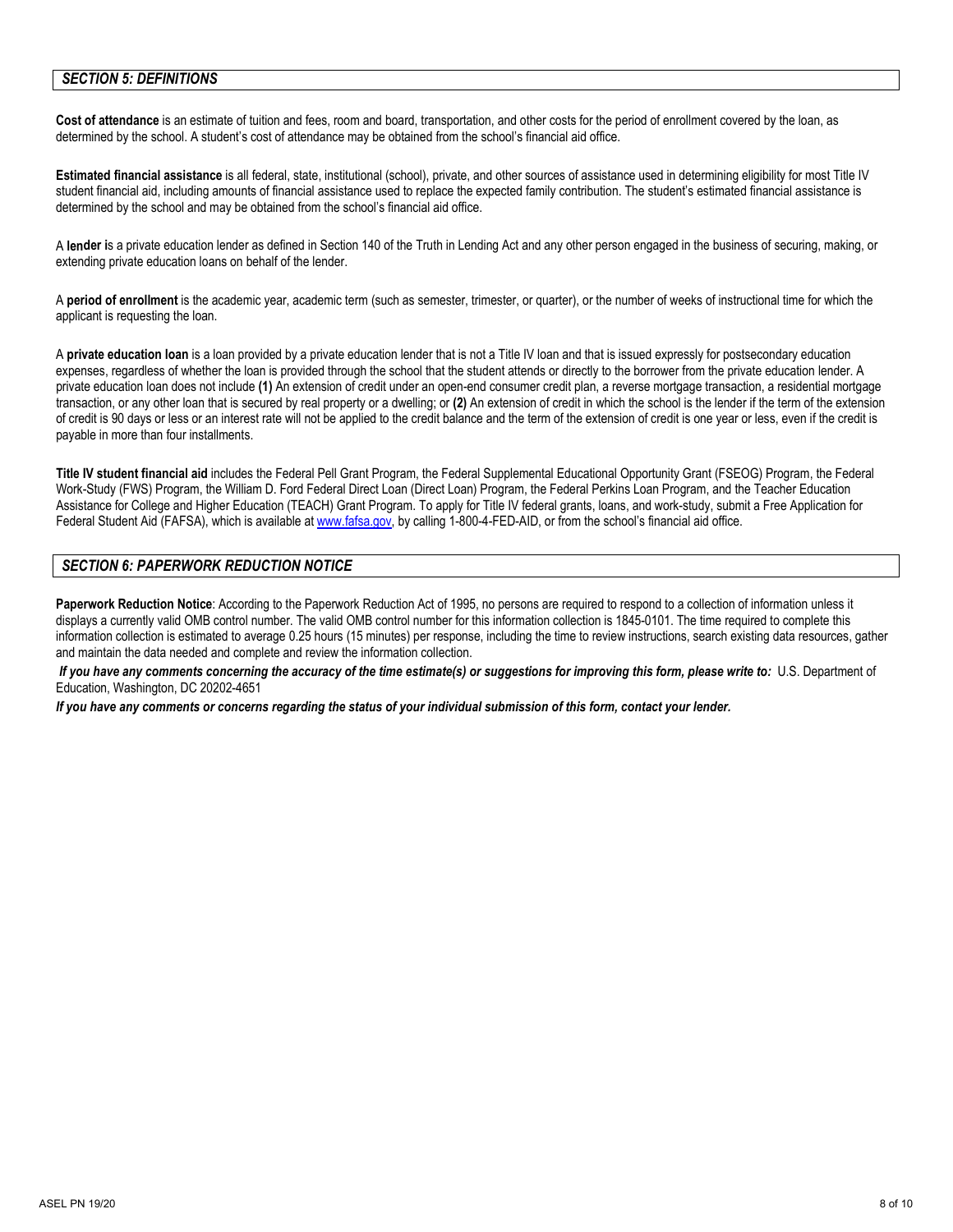#### **Alaska Student Loan Corporation**

P.O. Box 110505 Juneau, AK 99811-0505 800-441-2962 in Juneau 907-465-2962 TTY: 711 or (800) 770-8973 www.acpe.alaska.gov

# **Loan Interest Rate & Fees**



After the rate is set, your rate will remain the same for the life of the loan.

#### **Your Starting Interest Rate (upon approval)**

The interest rate you pay will be determined when your loan is approved. The rate will be based upon your credit history (or your cosigner's credit, if applicable) and the location of the school you are attending. If approved, we will notify you of the rate you qualify for within the stated range.

### **Your Interest Rate during the life of the loan**

**Your rate is fixed.** This means that once your rate is set, the rate will remain the same for the life of the loan. For more information on this rate, see the reference notes.

### **Loan Fees**

**Origination Fee:** No origination fee is charged.

**Late Fees:** A late fee of up to \$15 may be charged for delinquent payments that are 30 days or more past due.

# **Loan Cost Examples**

The total amount you will pay for this loan will vary depending upon when you start to repay it. This example provides estimates based upon three repayment options available to you while enrolled in school.

| <b>Repayment Option</b><br>(while enrolled and during your grace<br>period)                                                                                      | <b>Amount Provided</b><br>(amount provided<br>directly to you or your<br>school) | <b>Interest Rate</b><br>(highest possible)<br>starting rate) | Loan Term<br>(how long you have to<br>pay off the loan)                                                            | <b>Total Paid over</b><br>10 years<br>(includes)<br>associated fees) |
|------------------------------------------------------------------------------------------------------------------------------------------------------------------|----------------------------------------------------------------------------------|--------------------------------------------------------------|--------------------------------------------------------------------------------------------------------------------|----------------------------------------------------------------------|
| <b>1. DEFER PAYMENTS</b><br>Make no payments while enrolled<br>in school and during grace period.<br>Interest will be charged and added<br>to your loan.         | \$10,000                                                                         | 8.50%                                                        | 10 years<br>Repayment begins after<br>the grace period                                                             | \$19,999.21                                                          |
| <b>2. PAY ONLY THE INTEREST</b><br>Make interest payments, but defer<br>payments on the principal amount<br>while enrolled in school and<br>during grace period. | \$10,000                                                                         | 8.50%                                                        | 10 years<br>Interest payments begin<br>after first disbursement.<br>Principal payments<br>begin after grace period | \$18,318.66                                                          |
| <b>3. MAKE FULL PAYMENTS</b><br>Make principal and interest<br>payments while enrolled in school<br>and during grace period.                                     | \$10,000                                                                         | 8.50%                                                        | 10 years<br>Principal and interest<br>payments begin after<br>first disbursement                                   | \$16,259.32                                                          |

#### **About this example**

The repayment example assumes that you remain in school for four years and have a six-month grace period before beginning repayment. The repayment period is 10 years following the grace period.